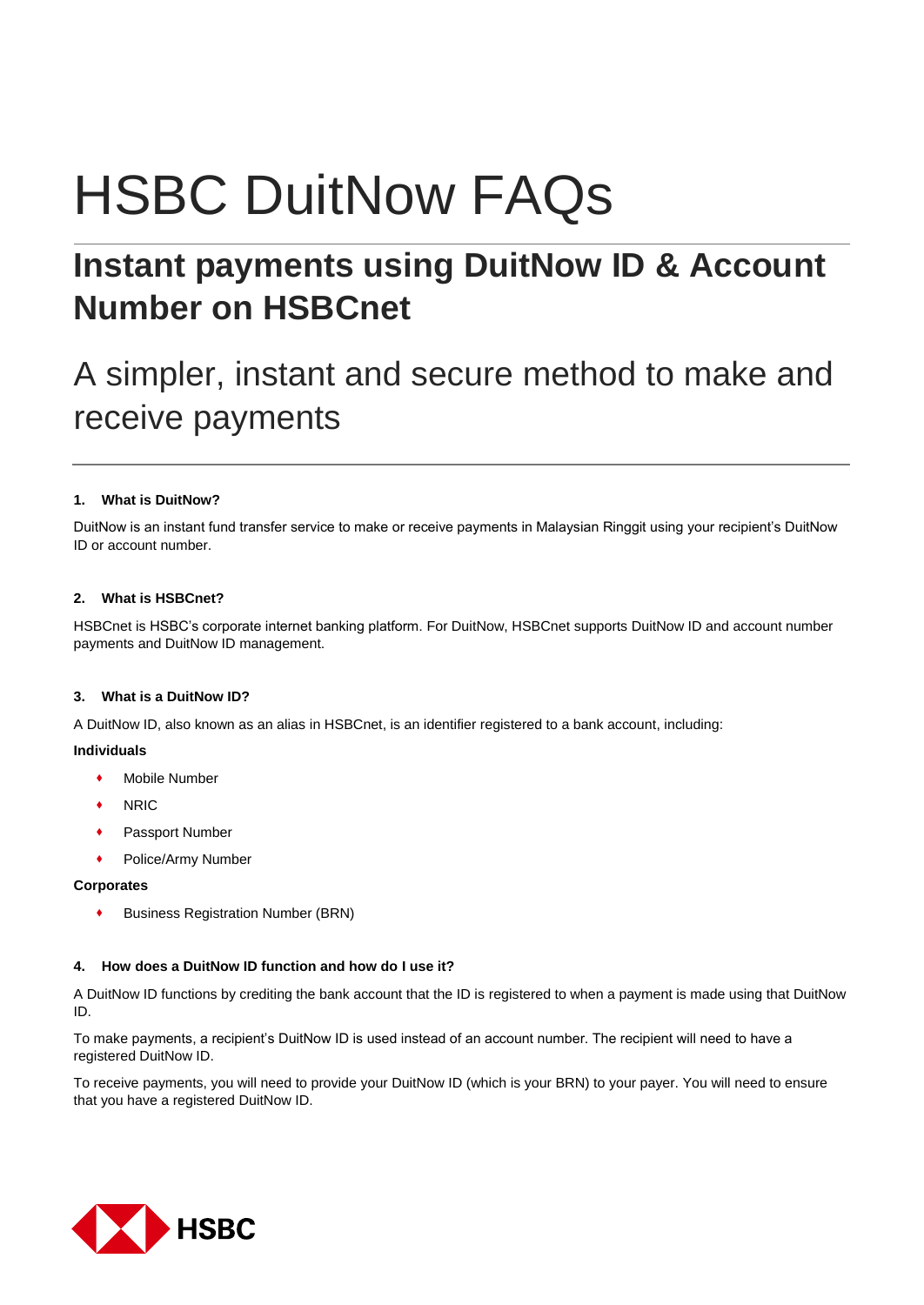### **5. What are the features and benefits of using DuitNow?**

Pay using DuitNow ID or account number

Simplify payments and minimise recipient account number data management.

Available 24 / 7 / 365

No payment cut-offs allow you to make or receive payments at any time

Available to most banks in Malaysia

Pay to and receive from any individual or corporate in Malaysia.

Instant payment processing

Funds are available immediately, accelerating working capital and transation cycles.

Instant DuitNow ID registration.

Register for a DuitNow ID on HSBCnet to begin receiving payments using your BRN.

Instant payment status and expanded reference fields

Immediate payment status and lengthened reference fields allows for increased remittance information and easier reconciliation.

#### **6. Why should I use HSBCnet to make payments and register my DuitNow ID?**

HSBCnet has capabilities that meet the instant payment requirements of a global corporate customer. Conveniently make one-to-one or one-to-many payments to multiple individuals or corporates using Priority Payments or File Upload.

Manage your DuitNow ID in Malaysia or aliases in other countries where instant payment services are available using HSBCnet Alias Management.

# **7. How do I register and manage my DuitNow ID on HSBCnet?**

To register a DuitNow ID to your HSBC bank account, use the HSBCnet *Alias Management* tool.

*Alias Management* is a self-service tool you can use to manage your DuitNow ID in Malaysia and aliases in other countries where instant payment services are available.

- Register your BRN as your DuitNow ID with HSBC by selecting '*Alias Management'* on HSBCnet.
- Select '*Create new alias'* and select a Malaysian Ringgit account to link to your BRN.
- Review your BRN and account details to proceed with the the creation of the DuitNow ID.
- Once registration is completed, your DuitNow ID is available for immediate use.
- Provide your BRN to payers for them to pay you using DuitNow.

#### **8. How do I make one-to-one payments using DuitNow ID on HSBCnet?**

 Create a *Priority Payment* and access DuitNow ID payments by selecting '*Alias'*.Make a payment / template

| Payment type            |  |  |
|-------------------------|--|--|
| <b>Priority Payment</b> |  |  |

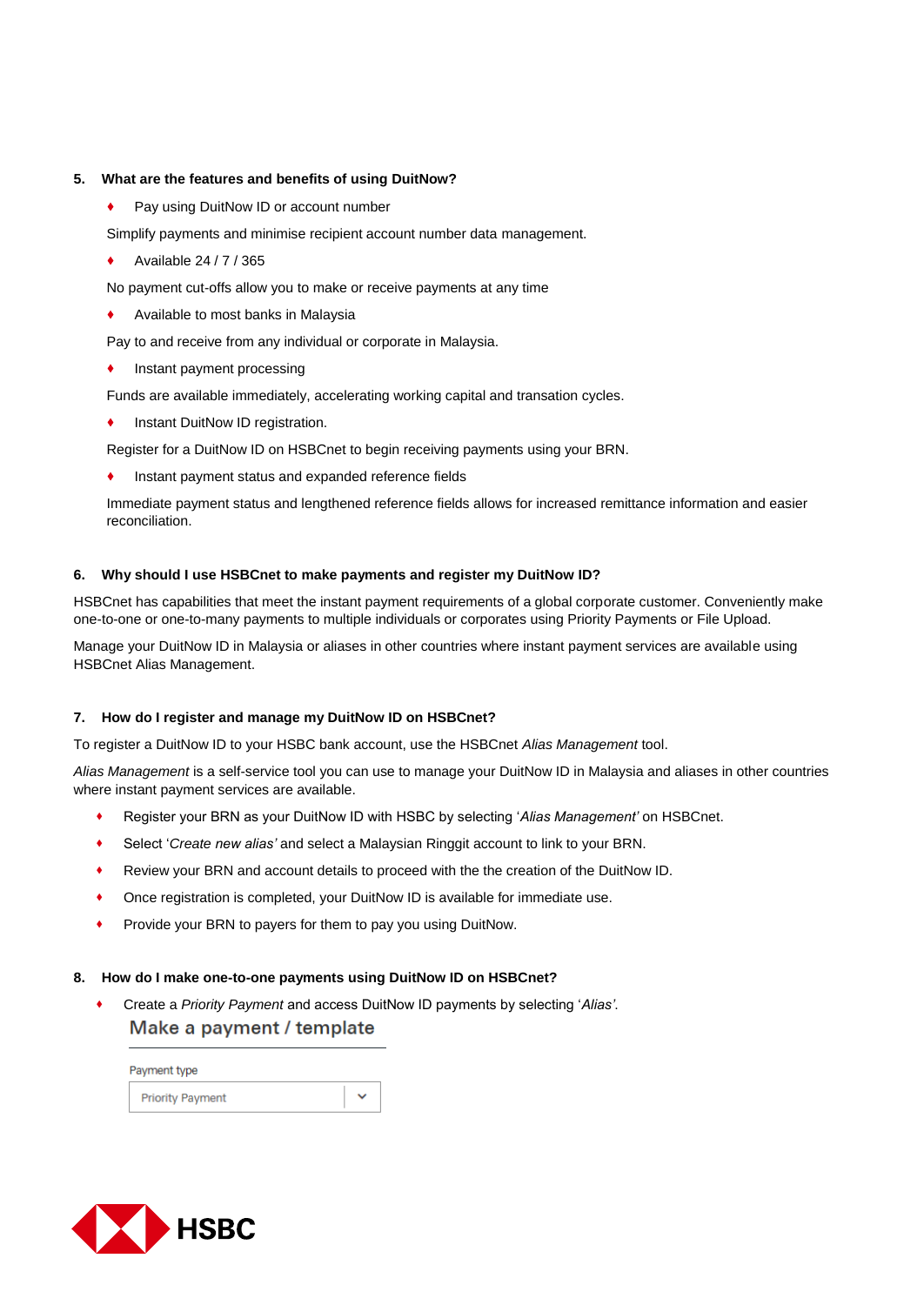Select the DuitNow ID type, input the recipient DuitNow ID and click '*Get Details'* to identify the recipient.

| Create payment using* | Beneficiary details (a) Alias (2) |
|-----------------------|-----------------------------------|
| DuitNow ID type*      | Please select<br>ㅅ                |
| Check DuitNow ID*     | Army / police number              |
|                       | <b>BRN</b>                        |
|                       | Mobile phone number               |
| Payment details       | <b>NRIC</b>                       |
| Amount*               | 7<br>M<br>Passport                |

- Input payment amount, Purpose of Payment, other payment details and recipient's reference to create the payment instruction.
- **9. How do I make one-to-one payments using account number on HSBCnet?**

| ٠ | Create a Priority Payment and select 'Beneficiary details'. |                                                                                       |  |
|---|-------------------------------------------------------------|---------------------------------------------------------------------------------------|--|
|   | Beneficiary bank location                                   | Malaysia                                                                              |  |
|   | Create payment using*                                       | • Beneficiary details (2) Alias (2)                                                   |  |
| ٠ |                                                             | Under 'Payment details', select 'Send this payment as soon as possible'. Tick on 'ser |  |

 Under '*Payment details'*, select '*Send this payment as soon as possible'*. Tick on '*send the payment instantly and receive immediate confirmation'* to access DuitNow account number payments.  $P<sub>oumon</sub>$  detaile

| $\blacksquare$ rayment details                                                                                                                     |                     |        |                                                                          |                         |  |
|----------------------------------------------------------------------------------------------------------------------------------------------------|---------------------|--------|--------------------------------------------------------------------------|-------------------------|--|
| Amount*                                                                                                                                            | <b>MYR</b>          | 50,000 | $\circled{?}$                                                            | Payment system limits > |  |
| Send this payment                                                                                                                                  | As soon as possible |        | $\bigcirc$ On a specific date $\bigcirc$ At regular intervals $\bigcirc$ |                         |  |
| Your payment will be processed on the first possible value date.<br>$\triangledown$ Send the payment instantly and receive immediate confirmation. |                     |        |                                                                          |                         |  |

- Input beneficiary account number, recipient reference and other payment details to proceed.
- The beneficiary will be identified based on the account number you have input. Proceed with the payment after reviewing the beneficiary identity.

# Please check the beneficiary name

The beneficiary name you entered is different to the name we have for this account.

| SWIFT-BIC      | PHBMMYKLXXX                     |
|----------------|---------------------------------|
| Account number | 123456789                       |
| You entered    | <b>Chun Hoe Trading</b>         |
| We have        | <b>Chun Hoe Trading Limited</b> |

**10. How do I make one-to-many payments using DuitNow ID and account number on HSBCnet?**

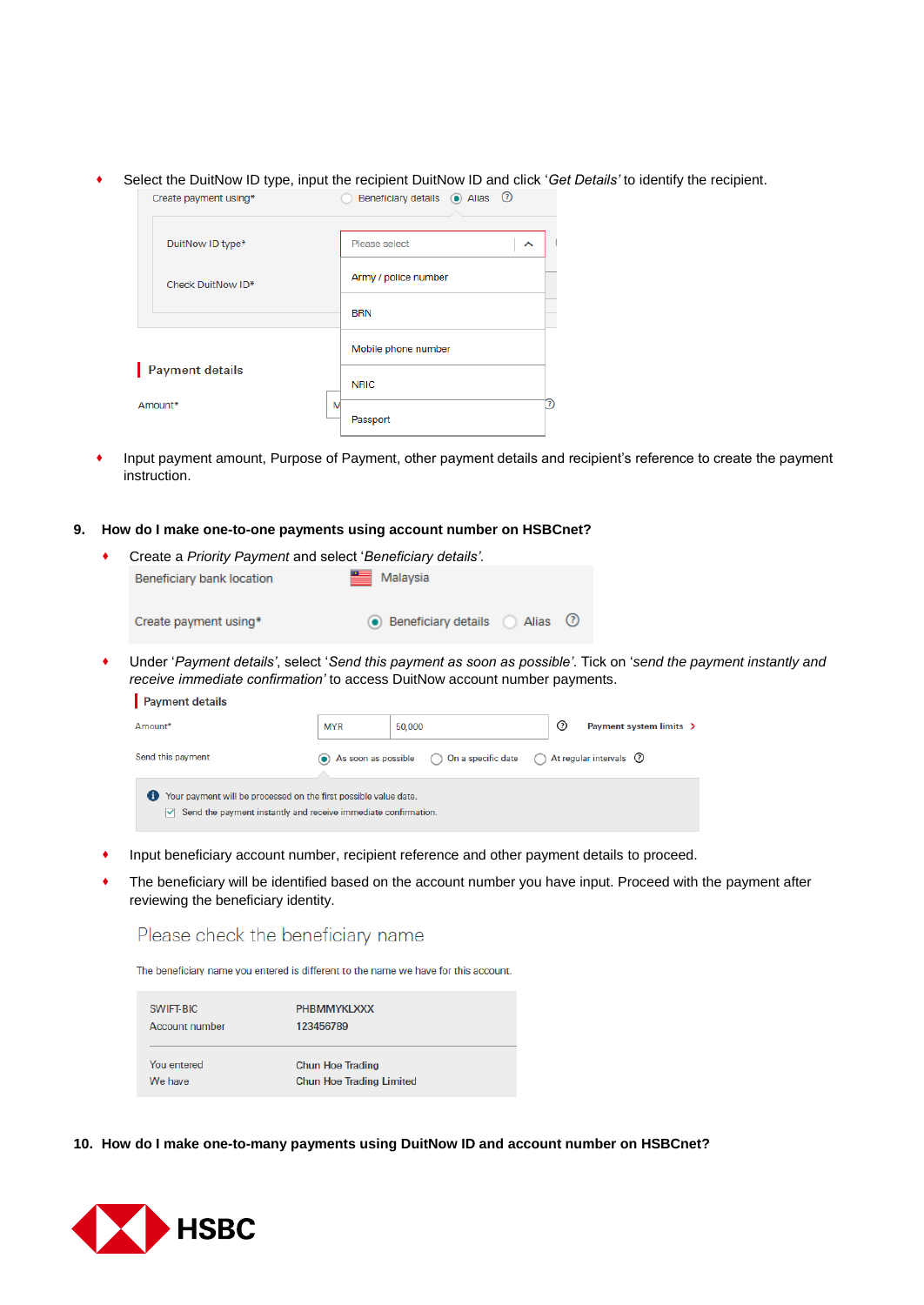- Create a payment using *File Upload* and select *Priority Payments*
- Select any of the file formats supporting DuitNow (XML, iFile or PAYMUL D96A) **File upload**

| Fields marked with an asterisk (*) are required. |                                                      |  |
|--------------------------------------------------|------------------------------------------------------|--|
| Select a service *                               |                                                      |  |
| Payments                                         | <b>Payment to Existing Beneficiaries</b><br>only     |  |
| Beneficiary registration                         | Payments to Existing and New<br><b>Beneficiaries</b> |  |
| Receivables                                      | Positive Pay                                         |  |
|                                                  | <b>Priority Payments</b>                             |  |
|                                                  | Saudi ACH credits                                    |  |
|                                                  | <b>Swiss Payments</b>                                |  |
|                                                  | <b>UK Faster Payments</b>                            |  |
|                                                  | <b>Wires</b>                                         |  |

Select authorisation level and proceed to upload the file

Choose authorisation level \*

nstruction Level Authorisation (ILA) Each instruction in your file needs to be authorised by approved HSBCnet users in line with the signature matrix set up for the debit account. ◯ Pre-authorisation

Your file won't need to be authorised by anyone else

- File Level Authorisation (Detailed) Your whole file needs to be authorised by approved HSBCnet users. They'll see a detailed view of the file.
- File Level Authorisation (Summary) Your whole file needs to be authorised by approved HSBCnet users. They'll see a summary view of the file.

For more information on File Upload on HSBCnet or file formats, speak to us today and let us help you get started.

#### **11. When will payments made be received by my beneficiary?**

Your beneficiaries will receive the funds immediately once a payment instruction is completed.

#### **12. What currencies are supported on DuitNow?**

Only Malaysian Ringgit is currently supported on DuitNow.

#### **13. What is the maximum transaction limit?**

The maximum transaction limit is MYR10 million per transaction.

#### **14. Which banks can I pay to or receive from using DuitNow?**

To find out which banks or other service providers are currently supporting DuitNow, please refer to DuitNow's website in the following link.

<https://www.duitnow.my/>

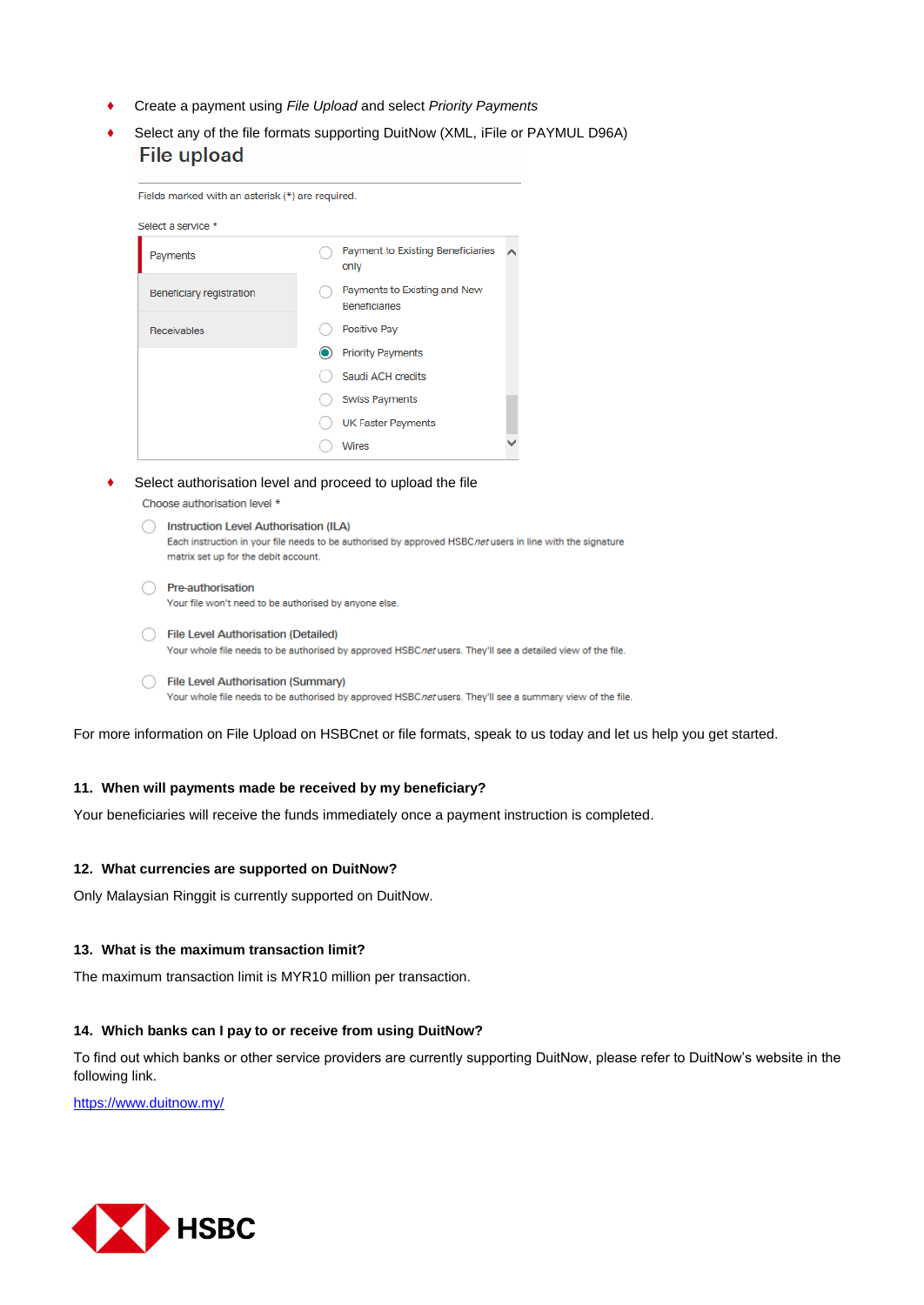#### **15. Does DuitNow have any cut-off times?**

DuitNow is available 24 / 7 / 365 and does not have any cut-off times.

#### **16. Are there any fees for registering a DuitNow ID?**

DuitNow registration is free of charge.

#### **17. What is the fee structure for DuitNow?**

For SMEs, there are no charges for transaction values up to MYR5,000. Non-SMEs and transaction values above MYR5,000 will be charged transaction fees.

#### **18. How many DuitNow IDs can I have?**

For corporates, each business entity only has one BRN, meaning you can only have one DuitNow ID.

#### **19. How many bank accounts can I register my DuitNow ID to?**

You can only register one DuitNow ID to one bank account number.

#### **20. What types of accounts can I register my DuitNow ID to?**

You can only register DuitNow IDs to Current or Savings accounts.

#### **21. Can I make payments using DuitNow ID without a registering my own DuitNow ID?**

Yes, you do not need to have a DuitNow ID to make a payment using a DuitNow ID. For DuitNow ID payments, only the recipient needs to have a registered DuitNow ID.

#### **22. Can I make payments using account numbers on DuitNow and what is the difference from existing account number payments?**

Yes, you can make payments using account numbers on DuitNow. Compared to existing account number payments such as Interbank GIRO and RENTAS, the added benefit of DuitNow account number payments is that you are able to identify the beneficiary before making a payment.

#### **23. How can I check if payments made via DuitNow is successful or rejected?**

For one-to-one payments, check the HSBCnet Payment Summary section.

For one-to-many payments, check the Report and File Download section.

#### **24. What if I submit a payment with an invalid DuitNow ID?**

For one-to-one payments, you cannot proceed to make a payment if the beneficiary of a DuitNow ID cannot be identified.

For one-to-many payments, invalid IDs will not be identified before a payment file is uploaded. Within an uploaded payment file, only payments with valid DuitNow IDs will proceed while payments with invalid DuitNow IDs will fail.

# **25. What should I do if my beneficiary claims non-receipt of funds?**